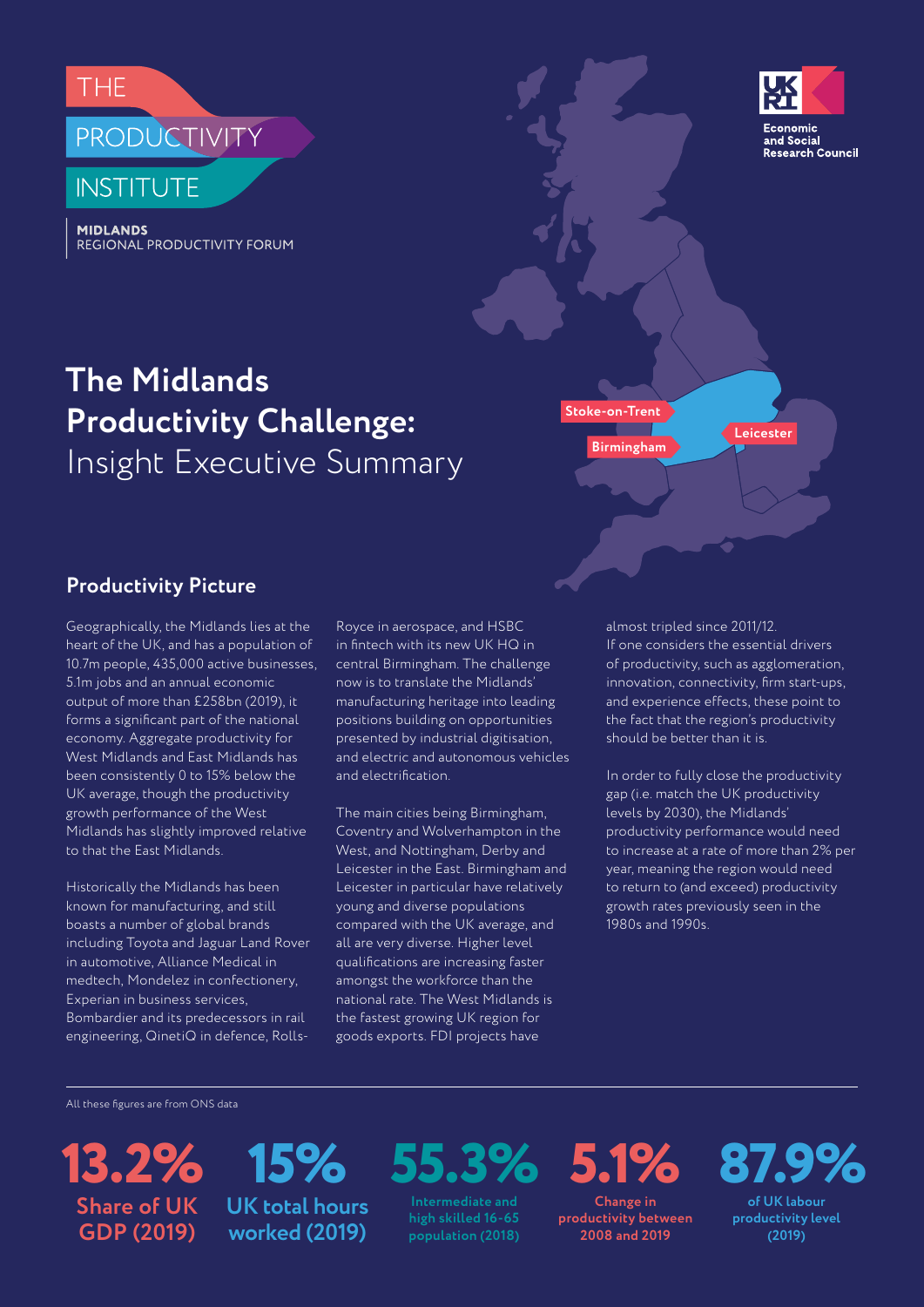### **Majority of the Midlands counties have been falling behind relative to UK average productivity**

Output per hour in the West Midlands was £31.27 in 2019, slightly ahead of the East Midlands at £30.44, but both well below that UK level of £35.14. Only the North East, Yorkshire and Humber, Wales and Northern Ireland had even lower productivity in 2019, even though the Midlands slightly improved on the other two English regions. Relative to the UK as a whole, the West Midlands has improved productivity since 2008, but East Midlands saw even a slight widening in the gap. In every sector bar one, output per hour is below the UK average, the exception is arts, entertainment and recreation, which has the second highest level of NUTS1 regions across the UK. Solihull is by some distance the highest performing

**KEY** area, and together with Coventry and in particular Warwickshire also outpaced the UK average growth performance since 2008. In addition to the West Midlands as whole, eight other Midlands regions outperformed the UK average productivity growth, with especially strong performance in Leicester, Sandwell and South Nottinghamshire, though none overtook the UK average level. In contrast, Derby, Dudley, North Nottinghamshire, North Northamptonshire, Shropshire, Stoke on Trent and Wolverhampton all fell behind the UK and the average Midlands performance. The productivity shortfall of

the Midlands has not just been determined by the exceptionally high level of productivity in London, which towers some 32 percent above the UK level. Its productivity is also some 20 percent below that of the South East and some 7.5 percent below the East of England. Indeed, if the gap in value added per capita with the England minus London average was closed, the Midlands economy would generate an extra £20bn in output each year.

Leicestershire, Rutland and Northamptonshire Herefordshire, Worcestershire and Warwickshire Derbyshire and Nottinghamshire Shropshire and Staffordshire Lincolnshire West Midlands

#### **Labour Productivity Level (2019) and Growth Rate (2008-2019) for the Midlands**



Source: [Office of National Statistics,](https://www.ons.gov.uk/employmentandlabourmarket/peopleinwork/labourproductivity/datasets/subregionalproductivitylabourproductivitygvaperhourworkedandgvaperfilledjobindicesbyuknuts2andnuts3subregions) Subregional productivity: labour productivity indices by UK ITL2 and ITL3 subregions, 23 July 2021.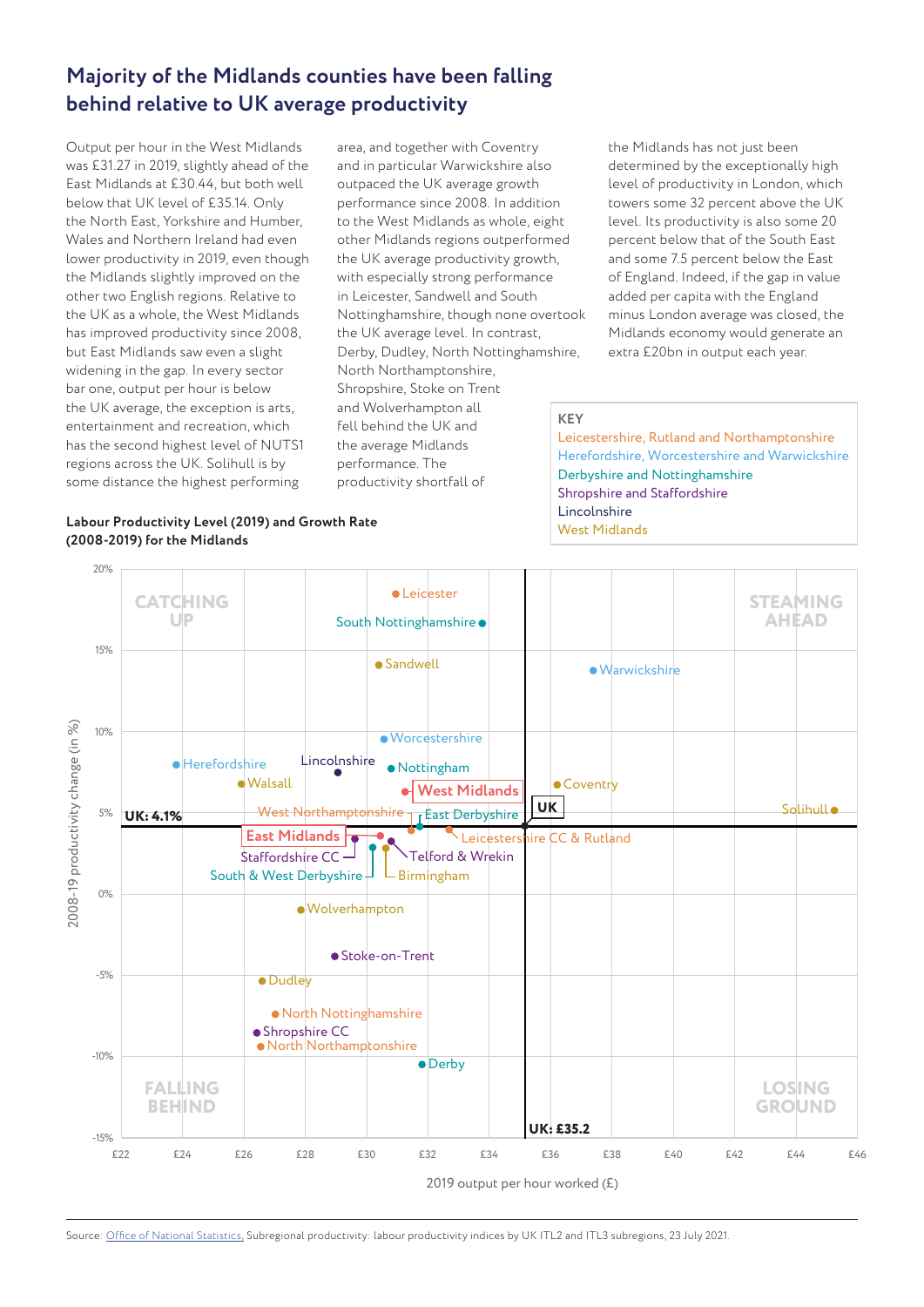#### **Primary Drivers and Bottlenecks**

Overall the fundamentals of the Midlands economy face a number of major challenges, specifically, including insufficient skill levels, a relatively low employment rate. too many poor-quality jobs, and low levels of Investment – including capital, R&D and innovation. Many issues affecting productivity across the UK are also apparent in the Midlands, including a large tail of poor quality firms, a relatively large services sector, a lack of investment in R&D (especially given the size of the manufacturing sector) and pockets of low investment in capital equipment, and a weakness in management competencies. The Midlands has performed relatively well on export growth over the past decade. However,

this success is driven by a few sectors, notably advanced manufacturing and professional services, with life sciences contributing to a lesser extent. Foreign direct investment is important, especially to the West Midlands economy including in the transport equipment sector and food and drink manufacturing. Too many opportunities for productivity growth have been missed in past decades. These may be opportunities for capturing externalities in productivity, linking local firms to inward investors, and learning from exporting or through collaboration on supply chains. With the exception of Birmingham, the region's cities are small by global standards, and not well connected with each other. R&D

Connectivity is poor, both physically and virtually. Many of the regions key value chains span east and west across the region, but policy frameworks do not support this. Intra-regional connectivity is too reliant on roads. Underlying these issues are questions about management and leadership and skills. There is a complex and convoluted set of institutions across the region. The West Midlands Combined Authority is made up of three Local Enterprise Partnerships. The East Midlands region is a less coherent economic geography with another three LEPs but no combined authority. There is a need for more integrated and collaborative science and innovation landscape across the Midlands.

#### **Strengths**

- A number of high profile sectors that are globally competitive
- West Midlands GVA has been increasing faster than UK average
- A belt of high productivity across the middle of the region
- Export Growth
- External connectivity
- Tech clusters in Warwickshire

#### **Weaknesses**

- Institutional ambiguity
- Inequality both within and across subregions
- Sustained gap between both East Midlands and West Midlands and UK long tail of low productivity firms
- The low productivity regions account for a high proportion for the region
- average for the sector
- Weak internal connectivity
- Low skills, leading to low job quality innovation / sales low

#### **Opportunities**

- 
- Fintech and wider tech cluster
- Better links betwen inward investors and local firms
- Improved collaboration related and unrelated variety
- Reshoring

#### **Threats**

- Threats to inward investment post-Brexit
- High productivity activities concentrated in a few sectors and regions
- Heavy reliance of inward investment to drive productivity
- R&D and innovation very uneven
- Over-reliance of road transportation for internal productivity